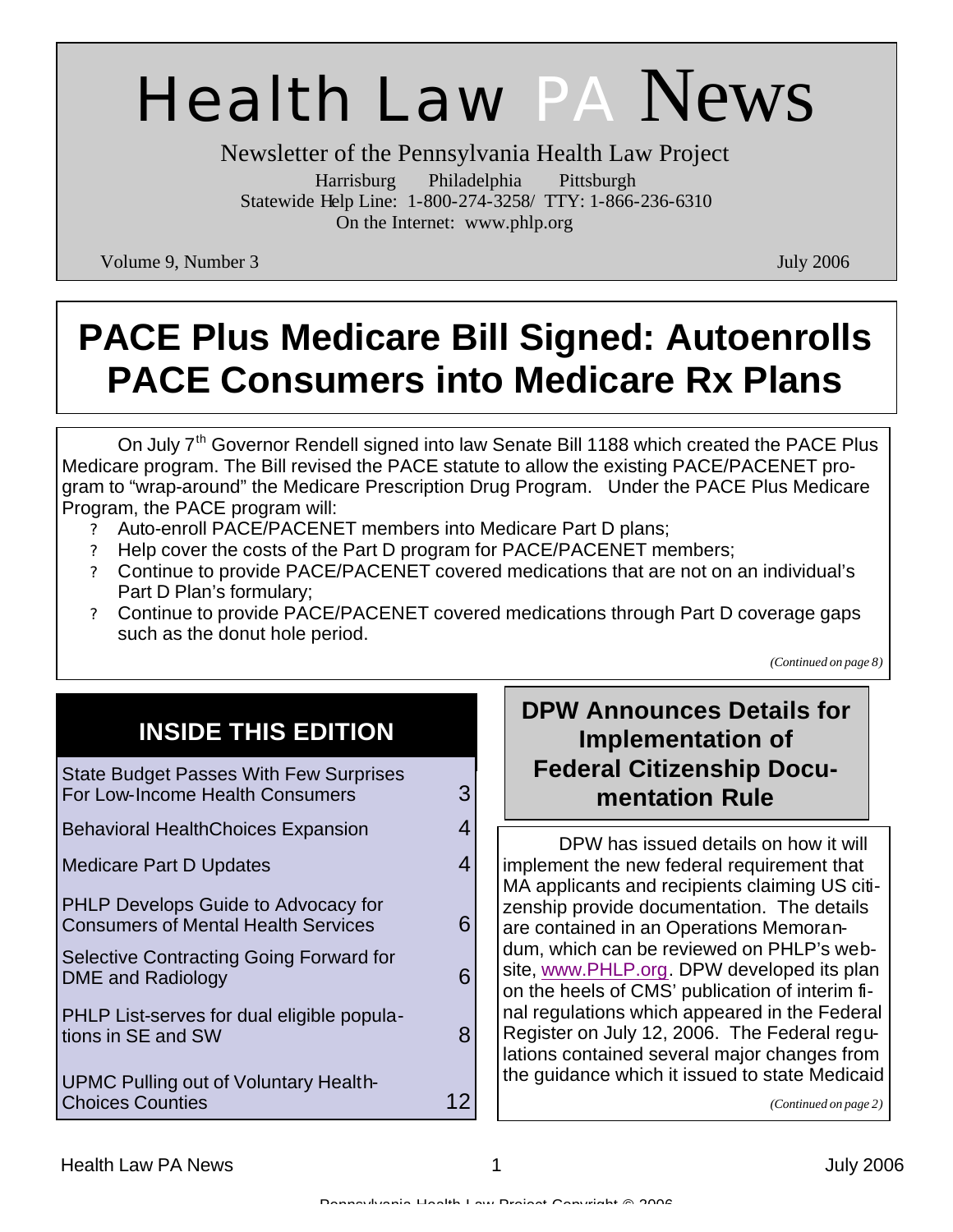# **State Budget Passes With Few Surprises For Low-Income Health Consumers**

 The Governor and General Assembly reached agreement earlier this month on a budget for fiscal year 2006-07. Again this year, there were no cuts in categories of persons who qualify for Medical Assistance and no reductions in the services that are offered under the Medicaid state plan. One of the few surprises was the refusal of the legislature to go along with DPW's proposal to carve the pharmacy benefit out of the HealthChoices program. The managed care companies had argued that the carve-out would severely damage their financial viability, and would interfere with their ability to manage care. DPW had contended that the carve-out was necessary in order to save money through manufacturer rebates. The HealthChoices plans did not get a rate increase beyond the 4% that the governor had proposed.

 In other budget news, the hospitals avoided funding cuts that had been proposed. Also, there is funding for 1,500 additional persons to be served in the Independence and Commcare waivers and the Attendant Care programs, 2,800 persons in the Over 60 waiver, and 1,360 persons in the Long-term Care CAP. MATP get a 10.6% increase. The budget act speaks of increased use of recipient "lock-in" to a single provider as a way of reducing fraud and abuse. Consumers have criticized this measure as misguided in the managed care context, and excessive.

 In budget news not related to Medicaid, funding for the governor's Cover All Kids initiative was included, with 15,000 kids to be added to the CHIP program in

#### *(Continued from page 1)*

directors on June  $9<sup>th</sup>$ . Of greatest significance are: 1) All SSI recipients and Medicare beneficiaries are exempt from the documentation requirements, and 2) States can use data matches with other government agencies to prove citizenship and/or identity.

The federal regulations establish a complex, cascading hierarchy of acceptable proofs, starting with a passport, and ending with a combination of two affidavits, executed by individuals only one of whom can be related to the Medicaid applicant/recipient, who can prove their own citizenship, and who have personal knowledge of the event establishing the claim of citizenship. These affidavits can only be used in "rare" circumstances, according to the regulation, and must be accompanied by another affidavit from the applicant/recipient explaining why documentary evidence cannot be readily obtained. CMS failed to carve out a broad exception for adopted children, which has been the subject of significant criticism by child advocates.

DPW has announced that it intends to assist all individuals applying for or currently receiving MA to obtain the necessary proof of citizenship (or nationality) and identity. If all other conditions of eligibility are met except documentation of citizenship and identity, eligibility for Medical Assistance will not be denied or terminated, so long as the individual is cooperating. DPW has developed a new form (PA 1809) to assist the department in locating the necessary documentation. The department has also established a DPW Verification Unit in Harrisburg, to do the legwork in tracking down documentation.

CMS has established a thirty day public comment period for its regulations. Comments will be posted as they are received,

*(Continued on page 11)*

*(Continued on page 11)*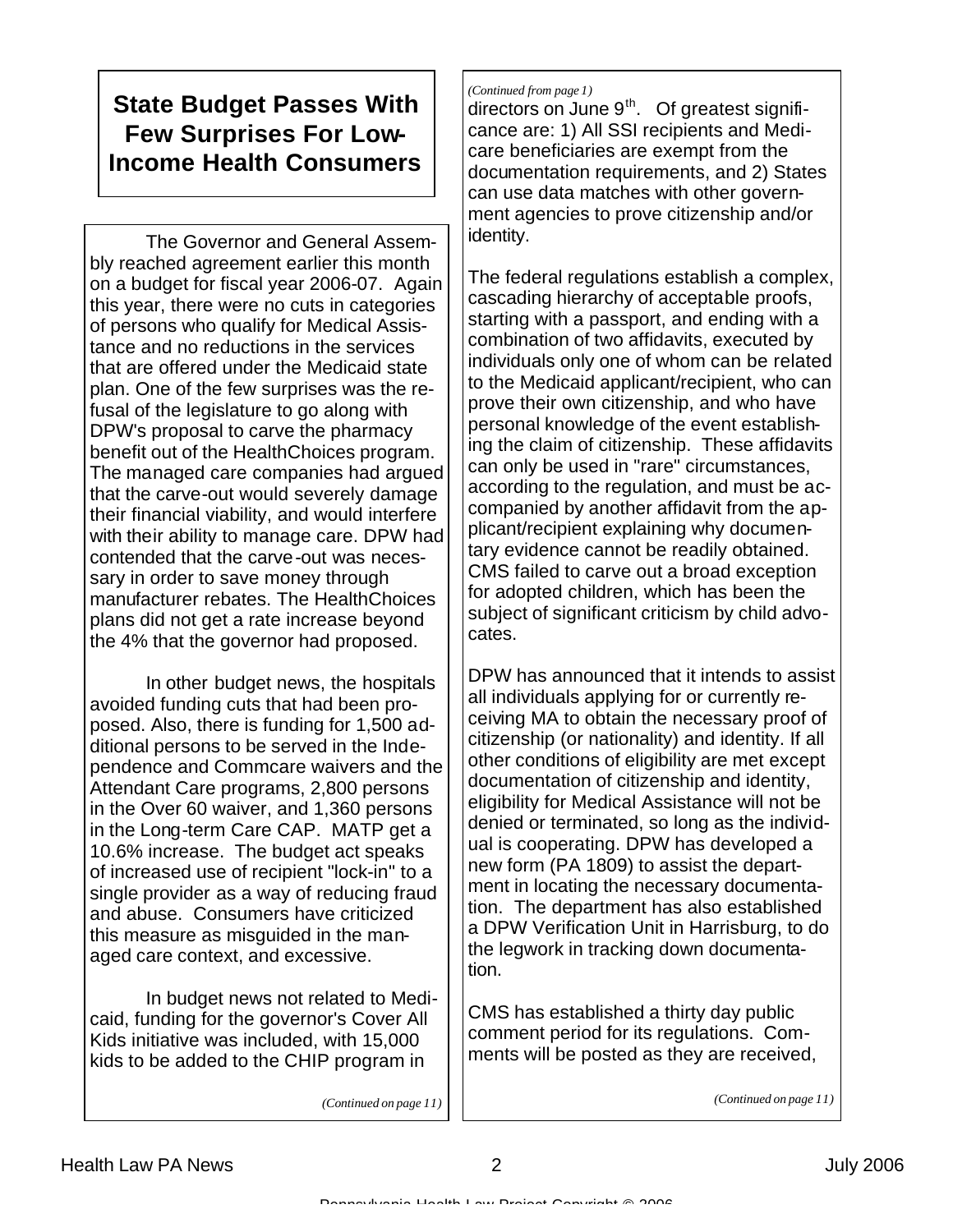# **OMHSAS Continues with Plan for Expansion of HealthChoices Behavioral Health Managed Care**

 As reported in our March Newsletter, DPW has decided to expand Health-Choices-Behavioral Health Managed Care throughout the entire state. In support of its decision, DPW's Office of Mental Health and Substance Abuse Services (OMHSAS) notes that in the counties where Health-Choices-Behavioral Health currently exists:

- ? there is improved access to services for consumers,
- ? provider choice has increased;
- ? drug & alcohol services have expanded,
- ? \$190 million in reinvestment funds were generated and approved, and
- ? alternate services such as psychiatric rehabilitation and mobile medication programs have been developed

Currently, there are 29 counties participating in behavioral health managed care. This includes Susquehanna, Wyoming, Lackawanna and Luzerne counties who just entered the program on July1st. .

 The implementation for the remaining 38 counties will occur in two phases. The next phase of HealthChoices-BH expansion will be to the 22 counties that make up the North/Central State Option. The North/ Central State Option is made up of Warren, McKean, Potter, Tioga, Bradford, Wayne, Forest, Elk, Cameron, Clarion, Jefferson, Clearfield, Centre, Mifflin, Juniata, Huntingdon, Union, Snyder, Sullivan, Columbia, Montour, and Schuylkill counties. These counties declined the state's offer to allow them to manage the behavioral health managed care contract directly, so the state will

*(Continued on page 9)*

# **Medical Assistance Has New Procedures for Coverage of Emergency Supply of Medications for Duals**

 Many dual eligible are still experiencing problems with enrollment into Part D plans. There is a back-up plan (Anthem/ Wellpoint) that pharmacies can bill when a dual eligible person with full Medical Assistance benefits has not been enrolled in a Part D plan. However, in some cases, this back-up plan does not work. After all attempts to get prescriptions under a Part D plan and/or through Anthem/Wellpoint have failed, Medical Assistance may cover a temporary emergency supply of medication. As of July 19, 2006, pharmacies must call the DPW (1-800-558-4477) in order to get authorization for this temporary supply. DPW will not make pay if the claim was rejected by Medicare due to a billing error.

# **Medicare Special Needs Plans' Transition Period Ends**

 As of July 1, 2006, dual eligible consumers enrolled in the Medicare Special Needs Plans (SNPs) are locked-in to the plan's provider network, formulary, and rules for accessing care (i.e., referrals and prior authorizations). Persons experiencing any problems accessing services or medications should contact the PA Health Law Project HELPLINE at 1-800-274-3258 or 1-866-236-6310 (TTY).

 Please see the fact sheet on the next page to learn what happens after June 30, 2006 to dual eligibles (those with Medicare and Medicaid) who were passively enrolled into Medicare SNPs.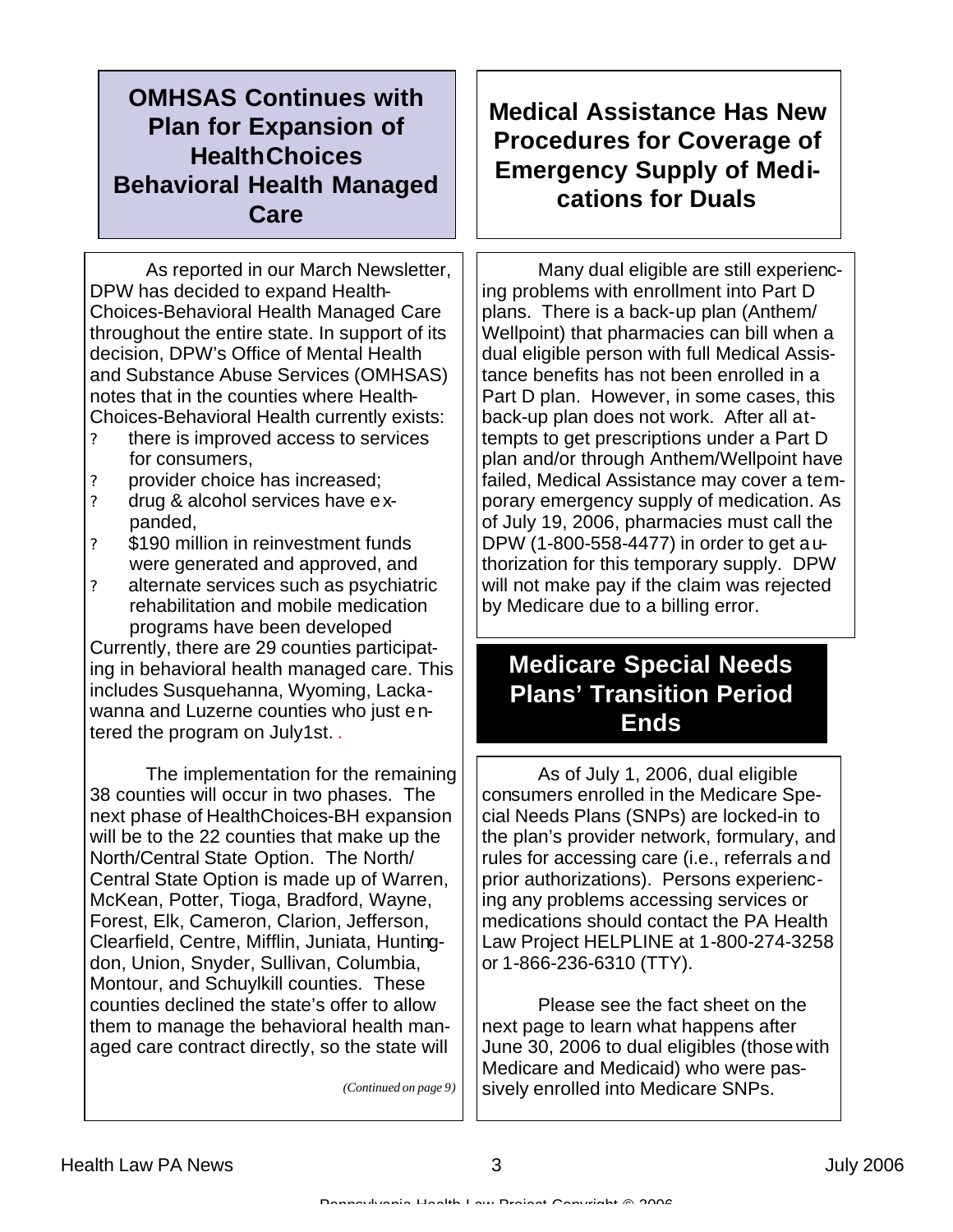### **What Happens After June 30th to Passively Enrolled Dual Eligibles?**

 For the over 100,000 dual eligibles who were passively enrolled into a Medicare HMO as of January 1, 2006, June 30<sup>th</sup> meant the end of their "transition" or "grace" period. How does this a ffect their ability to access healthcare and prescription medications?

- ? **Starting July 1, 2006, Medicare HMO members can only see providers who participate in their Medicare HMO's network, unless they get approval to go out of network.** During the Transition Period (January 1, 2006 to June 30, 2006), passively enrolled individuals were entitled to see any Medicare providers they wished, regardless of whether the providers participated in the Medicare HMO plan network. Starting July 1, 2006, the Medicare HMOs only cover services by providers who participate in their plans.
- ? **Starting July 1, 2006, Medicare HMO members must obtain referrals to see specialists and prior authorizations for select services, as required by their Medicare HMO.** During the Transition Period, passively enrolled individuals were entitled to see specialists and obtain services without needing referrals or prior authorizations from their primary care providers (PCPs). Starting July 1, 2006, those who remain enrolled in a Medicare HMO can only see specialists who participate in their Medicare HMO plan, and they must follow their plan's rules referrals by their PCP and prior authorization.
- ? **Starting July 1, 2006, Medicare HMO members are limited to the prescription medications contained on their Medicare HMO's formulary (list of covered drugs), unless they obtain approval for a non-formulary drug.** During the Transition Period, passively enrolled individuals were entitled to continue to obtain any prescription medications that Medicaid was purchasing for them prior to January 1, 2006 even if the medication was not otherwise covered by their Medicare HMO. Starting July 1, 2006, those who remain in their Medicare HMO plan will only be able to obtain the medications on their plan's formulary, and are subject to any other limits or conditions imposed by their plan.

Medications not on the Medicare HMOs formulary may be sought through a Medicare HMO by following the HMO's exceptions process. Medications on the Medicare HMO's formulary but denied to a member may be pursued through the Medicare HMO's appeals process. For more information, please see the Health Law Project's website at www.phlp.org or call us at 1-800- 274-3258.

? **After July 1, 2006, Medicare HMO members can still change plans and leave their HMO.**  Persons with Medicare and Medicaid can change plans at any time, effective the first day of the next month. Persons who did not change before June 30 but realize at any later time that the Medicare HMO does not work for them may elect another plan. 1-800-Medicare can help a person pick a plan that covers the medications they take. A list of the 15 stand-alone drug plans that are available to dual eligibles in Pennsylvania with no premium is available at our website www.phlp.org or by calling us at 1-800-274-3258.

#### Pennsylvania Health Law Project Copyright © 2006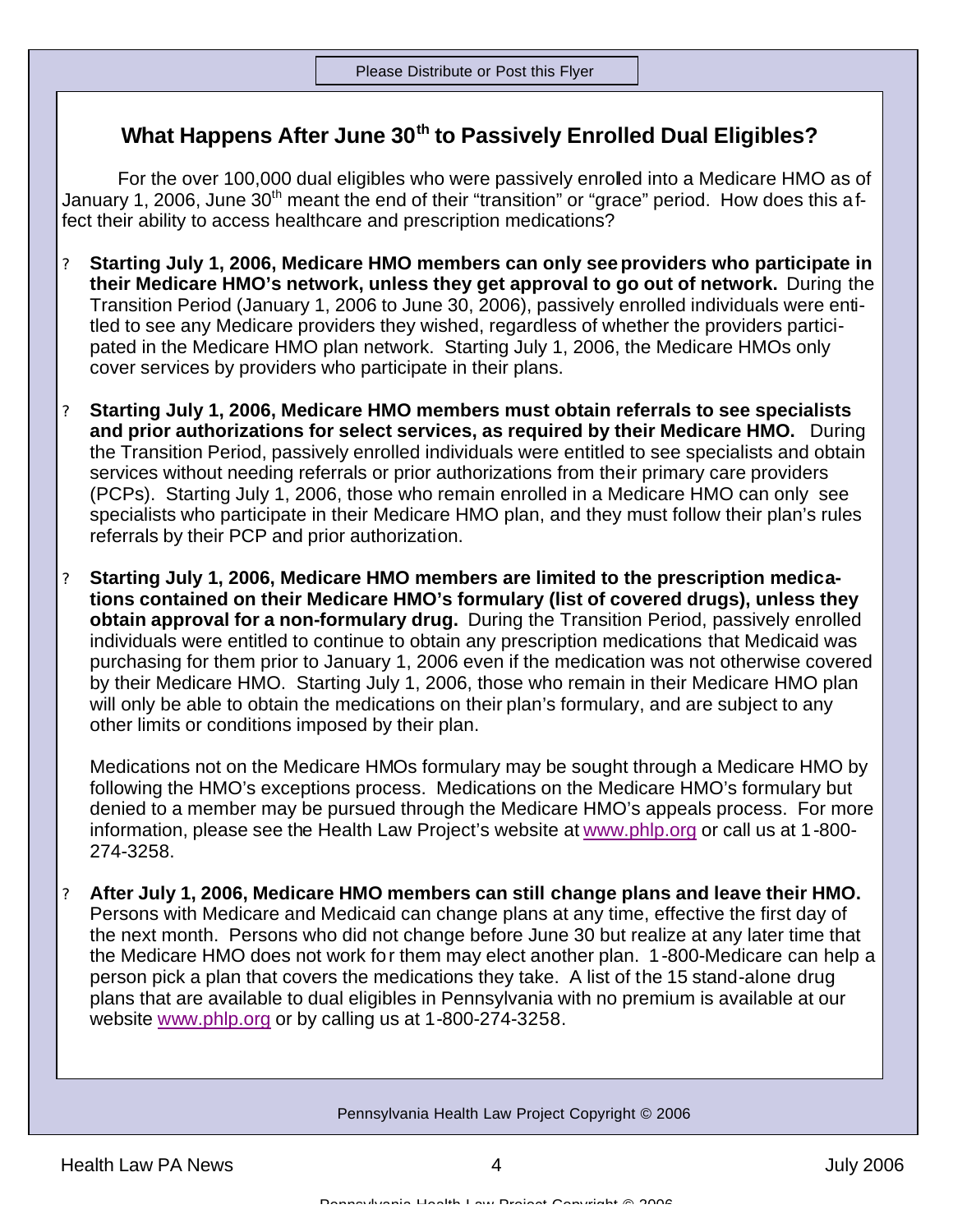## **PHLP Develops Guide to Advocacy for Consumers of Mental Health Services**

 Thanks to the support of the Staunton Farm Foundation, PHLP has developed a guide on consumer empowerment and systems advocacy for those who use the public mental health system in Southwestern Pennsylvania. If CSP, C/FST and SAP sound Greek to you, then the Consumer Empowerment Guide should be a helpful tool. This Guide, entitled "The Many Doors to Consumer Empowerment – A Guide to Advocacy for Mental Health Consumers in Southwest PA", introduces the reader to the fundamentals of how the county and state mental health systems work and how best to impact those systems. In Pennsylvania, and across the country, there is a shift away from the medical model of mental health treatment and toward a consumer-driven system of mental health recovery.

 In order for consumers to impact the mental health system, it is necessary to understand how that system works. The Guide provides general information on the Community Support Program (CSP), the County Mental Health Plan, the Service Area Plan (SAP) and tools such as the Consumer/Family Satisfaction Team (C/FST). There are descriptions of consumer-driven programs such as dropin centers, peer support specialists and psychiatric rehabilitation programs. Consumers learn about other advocacy organizations such as the Pennsylvania Mental Health Consumers Association, the Mental Health Associations and the Pennsylvania Recovery Organization Alliance (PRO-A). Readers can also learn about

# **Selective Contracting Going Forward for DME and Radiology**

 DPW announced plans this Spring to implement selective contracting for certain services available to beneficiaries in fee-for-service Medicaid. The original plan called for issuing RFPs in the area of home care services, specialty pharmacy, and durable medical equipment. However, selective contracting for home care services has been placed on hold. Selective contracting will not apply to dual eligibles or those with other third party coverage.

 In addition, DPW has already issued an RFP seeking a contractor to implement a prior authorization program for high cost radiology studies. All of these programs have the announced goals of improving quality and decreasing costs.

What does this mean?

#### **Prior Authorization of Radiology Services:**

 Each time a physician, nurse practitioner, or physician assistant orders any non-emergency designated radiology service, he or she will have to call an 800 number and get approval or DPW won't pay for the test. This will not apply in the hospital, or in emergency rooms. DPW wants to "manage" these services because they are expensive, and they are sometimes ordered when a less expensive test might be as good or better, or in situations where these tests are not helpful. There are 4 different services included: CAT scans, PET scans, MRIs,

*(Continued on page 10)*

*(Continued on page 11)*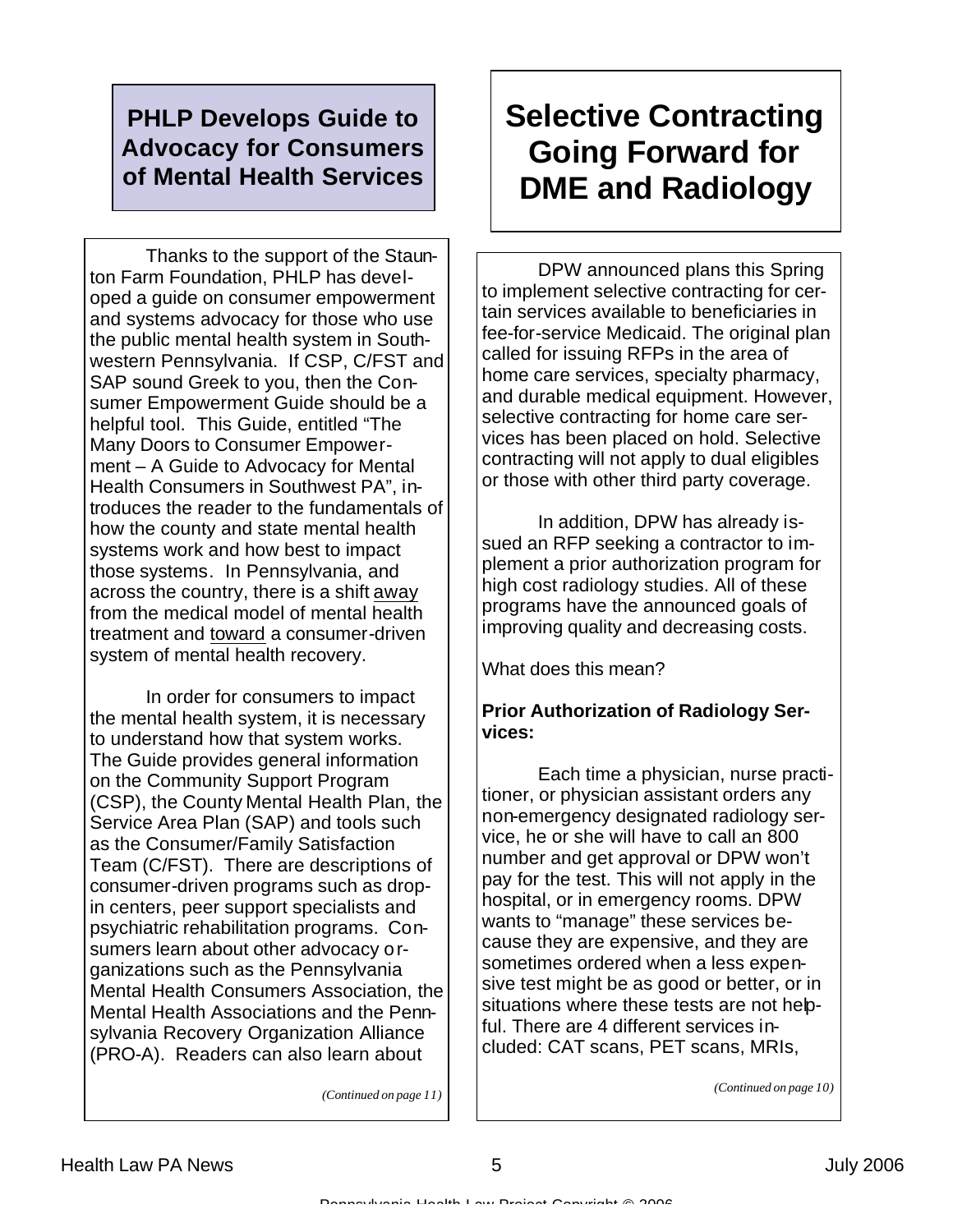The Pennsylvania Health Law Project and Community Legal Services invite you to a presentation on:

# **New Citizenship Documentation Requirements for Medical Assistance**

**The Pennsylvania Health Law Project Help-Line 1-800-274-3258; TTY : 1-866-236-6310**

Health Law Party 2006, the United States of the United States of the United States of the United States of the

Pennsylvania Health Law Project Copyright © 2006

Starting July 1, federal law began requiring additional documentation for US citizens receiving and applying for Medicaid.

Join us for a presentation by PHLP and CLS attorneys on those requirements and what they will mean for Medical Assistance recipients and applicants.

> **When:** Monday, July 31 from 10am—12pm

> > **Where:** Philadelphia Bar Association 1101 Market St., 11th floor Philadelphia, PA

**How to RSVP:** Contact PHLP at 1-800-274-3258/ 1-866-236-6310 TTY

We look forward to seeing you there!

**Please Call the Pennsylvania Health Law Project to RSVP so that we know how many people to expect: 1-800-274-3258 TTY: 1-866-236-6310**

> **Visit us online at www.phlp.org**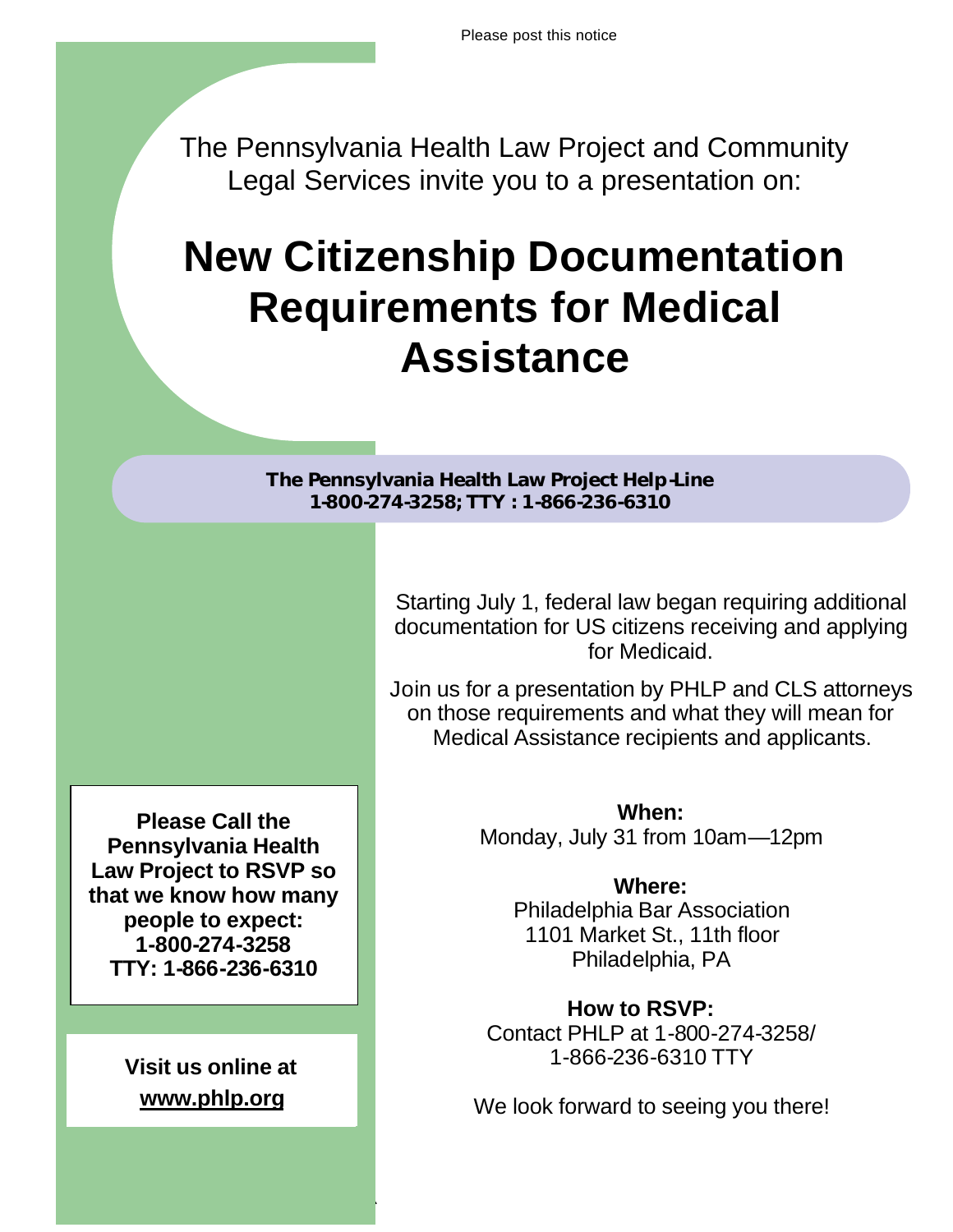# **Logisticare to be Philadelphia MATP Contractor**

 The Department of Public Welfare is currently negotiating with Logisticare, an Atlanta-based company, to run the Medical Assistance Transportation Program (MATP) in Philadelphia, starting this Fall. If an agreement is reached, Logisticare will replace MTM (Medicare Transportation Management) as the MATP contractor. MTM has been on the job for less than a year, but the current contract was rebid following a legal challenge by a disappointed bidder. DPW has signed an agreement with MTM to continue to provide services until November 30, 2006. Consumers and advocates have raised many concerns about the upcoming transition and ongoing operational is-

# **Have you been terminated from waiver services?**

 The Pennsylvania Health Law Project has learned that many home and community based services waiver recipients are being terminated from waiver programs, although their health has not changed. This follows the Pennsylvania Department of Aging's initiative to centralize the waiver approval process. (See the Health Law PA News March 2006 for more information on the centralization). If you have been terminated from a waiver, please contact the Pennsylvania Health Law Project at 1-800-274- 3258/ 1-866-236-6310 TTY for assistance and advice.

# **PHLP Part D List-Serve for Advocates and Professionals Working with the Disability Community in Southwestern PA**

 Starting in August 2006, PHLP's Pittsburgh office will maintain an e-mail list-serve on Medicare Part D available to advocates and other professionals working with consumers with physical, sensory, and/or developmental disabilities in the following 10 counties in Southwestern PA: Allegheny, Armstrong, Beaver, Butler, Fayette, Green, Indiana, Lawrence, Washington, and Westmoreland. The purpose of this list-serve will be to update professionals and advocates regularly on Part D developments and program changes. The list-serve will also be a forum for professionals and advocates to engage in ongoing discussions on Part D and to:

- ? raise Part D questions;
- ? identify specific problem areas for consumers with disabilities and collaborate on potential solutions to identified problems; and
- ? learn of local and statewide advocacy opportunities.

 The primary focus of this list-serve will be on Medicare Part D; however, the list-serve will also address questions and issues on how dual eligible consumers access care as a result of the Part D changes (i.e, transition to fee-forservice Medicaid and enrollments in Medicare Special Needs Plans).

 If are interested in joining this list-serve, please send an e-mail to Erin Guay at eguay@phlp.org.

 PHLP already has a list-serve for advocates in the SE region for people working with dual eligibles 60 and older. For more information about that list-serve, see the April 2006 edition of the Senior Health News, available at www.phlp.org or email Jennifer Nix at jnix@phlp.org.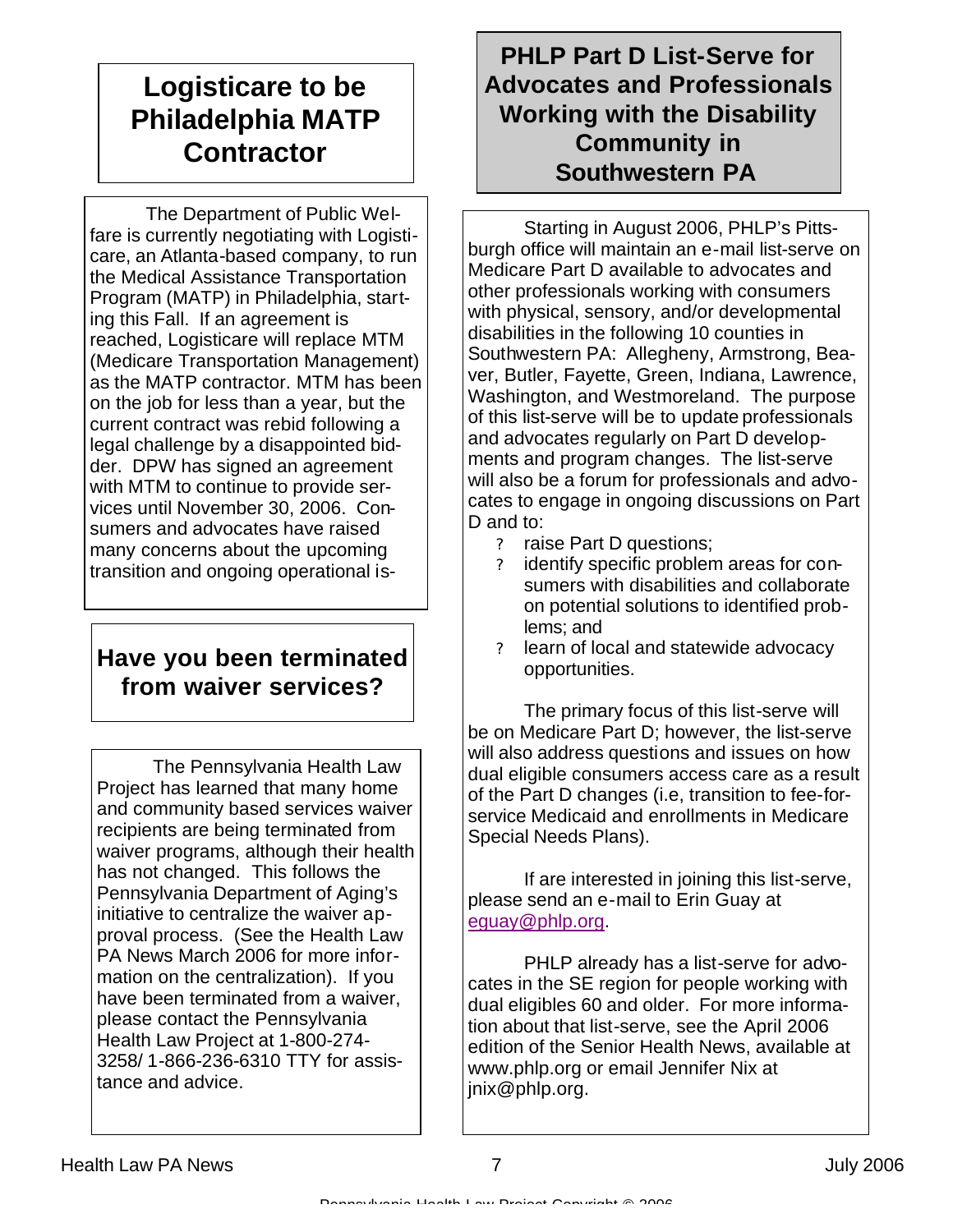#### *(Continued from page 1)*

 The PACE Plus Medicare program is mandatory for PACE members who must join a Part D plan to remain in PACE. However, the program is voluntary for those in PACENET. PACENET members are not required to join Part D in order to keep their PACNET benefits. Read on for more information on the details of the PACE Plus Medicare program…

#### **Auto-Enrollment For Those Not in a Part D Plan**

 PHLP has learned that the Centers for Medicare & Medicaid Services granted Pennsylvania a Special Election Period (SEP) under Medicare Part D for all those enrolled in PACE/PACENET. This means that PACE/PACENET members can join Part D now without having to wait until the Open Enrollment Period at the end of the year. In addition, PACE/PACENET members who join a Part D plan will not incur a penalty.

 PACE sent letters out on July 19, 2006 to 165,000 PACE/PACENET members (almost ½ of its membership) who were not yet in a Medicare Part D plan\*. PACE will auto-enroll members into select Part D plans, trying to make the best fit for the individual based on: the plan's formulary and the consumer's need for medications; the plan's pharmacy network; and the plan's premium. The PACE letter notified consumers about the specific Part D plan that PACE chose to auto-enroll them into for coverage starting September 1, 2006. PACE members can choose a different Part D Plan than the one to which they have been assigned but they must join Part D to keep PACE benefits. PACENET members can decline the auto-enrollment altogether or choose to join a different Part D plan.

? If PACENET consumers do not wish to be auto-enrolled into a Part D plan they must call PACE at 1-800-225-7223 within 10 days of receiving the letter, and tell the program they do not want to be enrolled into a Part D plan.

- ? These members will continue to receive their PACENET benefits. However, the \$40 deductible is eliminated and instead they must pay a monthly premium to PACENET in an amount equivalent to the "regional benchmark premium" for Part D plans (currently \$32.54). They will also pay the current PACENET co-pays of \$8 for generic medications and \$15 for brand name medications.
- ? If a PACE or PACENET consumer wishes to join a different Part D plan than the one PACE has chosen for them, they must call PACE/PACNET at 1-800-225-7223 within 10 days of receiving the letter. Read below for an explanation of how PACE will "wrap around" Part D coverage.
- ? If consumers agree to the auto-enrollment, they do not need to do anything. PACE will go ahead and enroll them into the designated plan effective September 1, 2006. Read the next section on how PACE will wraparound the Part D coverage

\* please note: PACE is not sending this letter to PACE/PACENet members who are in Medicare HMOs, or who currently do not use prescription drugs or who do not qualify for Medicare.

#### **Wrapping Around Part D Coverage**

 The PACE Plus Medicare Program will wrap-around Part D coverage to assist PACE/ PACENET members with their Part D prescription costs and to help them access the medications they need.

PACE will do this by:

- paying the Part D plan premium for PACE members (up to the current regional benchmark premium of \$32.54/mo.);
- ? eliminating the \$40/mo deductible for PACENET members while the PACENET

*(Continued on page 9)*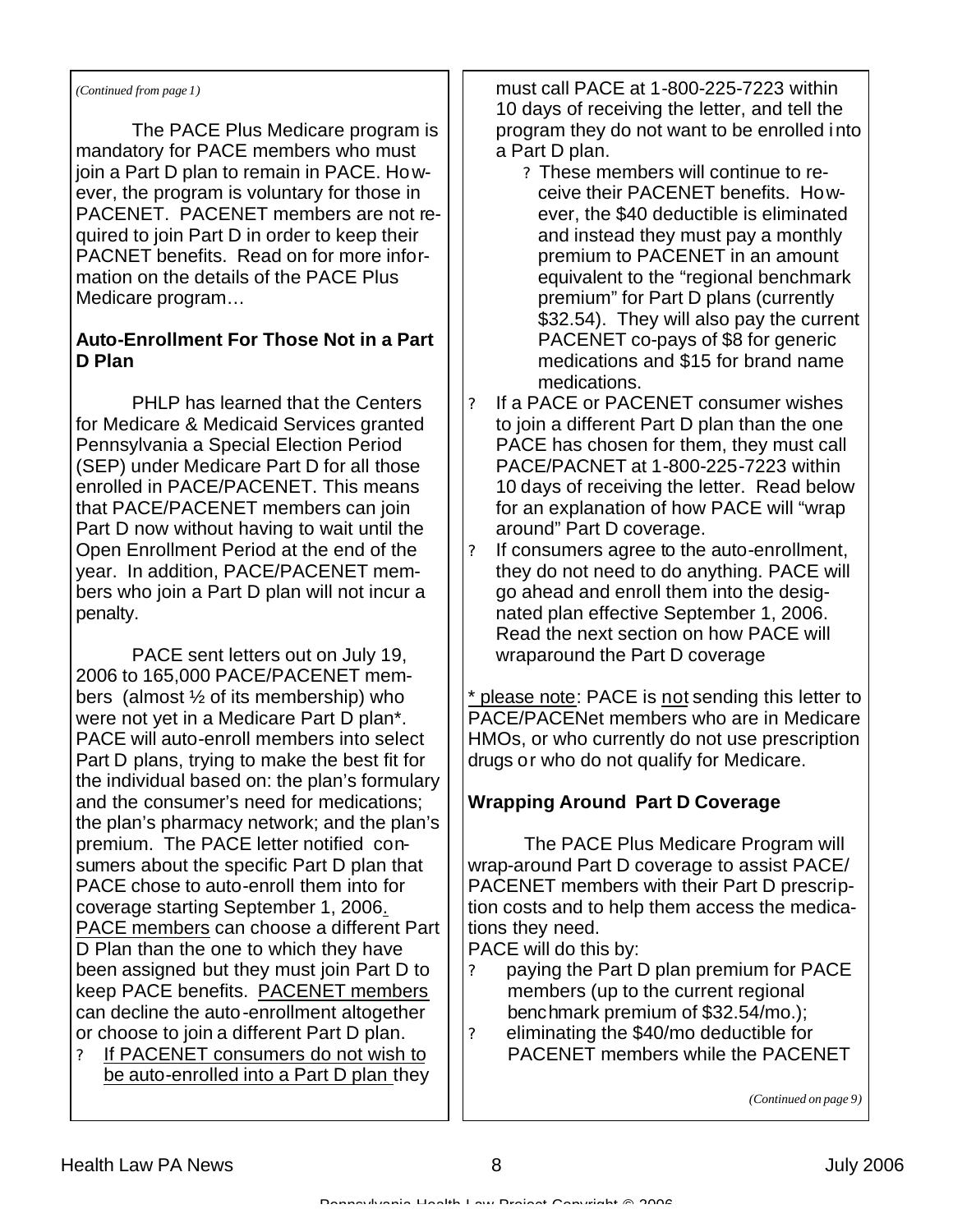#### *(Continued from page 8)*

- member continues to pay their Part D plan's premium;
- ? paying any prescription co-pays that exceed those of PACE/PACENET;
- ? paying for medications covered by PACE/PACENET that are not on the formulary of the consumer's Part D plan; and
- ? paying for medications covered by PACE/PACENET during the Part D plan's coverage gaps (e.g. the "donut hole").

#### **Help For Those Currently in a Part D Plan**

 The PACE Plus Medicare program will provide help with Part D costs and wrap around the Part D benefit for PACE/ PACENET members who have already enrolled in a Part D plan-whether they are in a stand-alone plan or a Medicare Advantage plan (HMO). These individuals will receive a letter from PACE later this summer informing them of this help.

#### **Low-Income Subsidy Enrollment**

 The PACE Plus Medicare legislation also authorizes PACE to apply for the Medicare Part D Low Income Subsidy (LIS) on behalf of PACE/PACNET members who may be eligible for this benefit. Specifically, PACE is authorized to obtain information on the financial resources of its members whose income is below the LIS limits, and complete an application to Social Security for those who appear to be eligible for the LIS.

#### **Help with Part D Appeals**

Under the PACE Plus Medicare Program, PACE will also act as the authorized representative for its members in regard to filing appeals with Part D plans on behalf of their members to assure they can access the prescription medications they need.

 Please call the PA Health Law Project Helpline at 1-800-274-3258 (voice) or 1-866-236-6310 (TTY) if you have any questions about PACE Plus Medicare.



#### *(Continued from page 3)*

manage the contract. The state issued a Request for Proposals (RFP) in the Spring and 5 bidders responded. A Committee, comprised of state and county government officials, and a consumer and family member who reside in the 22 county zone, reviewed those five responses and made a recommendation to Welfare Secretary Richman. She will review the recommendation and announce a selection by the end of August. Behavioral Health managed care is scheduled to be implemented in the North/Central **State** Option on January 1, 2007.

 The last HealthChoices-BH implementation phase will be to the remaining 16 counties in the state. These counties accepted the "right of first opportunity" to manage the contract for their residents. The North/Central **County** Option is made up of Erie, Crawford, Mercer, Venango, Cambria, Somerset, Blair, Bedford, Fulton, Franklin, Clinton, Lycoming, Northumberland, Carbon, Monroe and Pike. OMHSAS expects to issue an RFP for these counties by July 31, 2006. Health-Choices-BH is scheduled to be implemented in these remaining counties on July 1, 2007.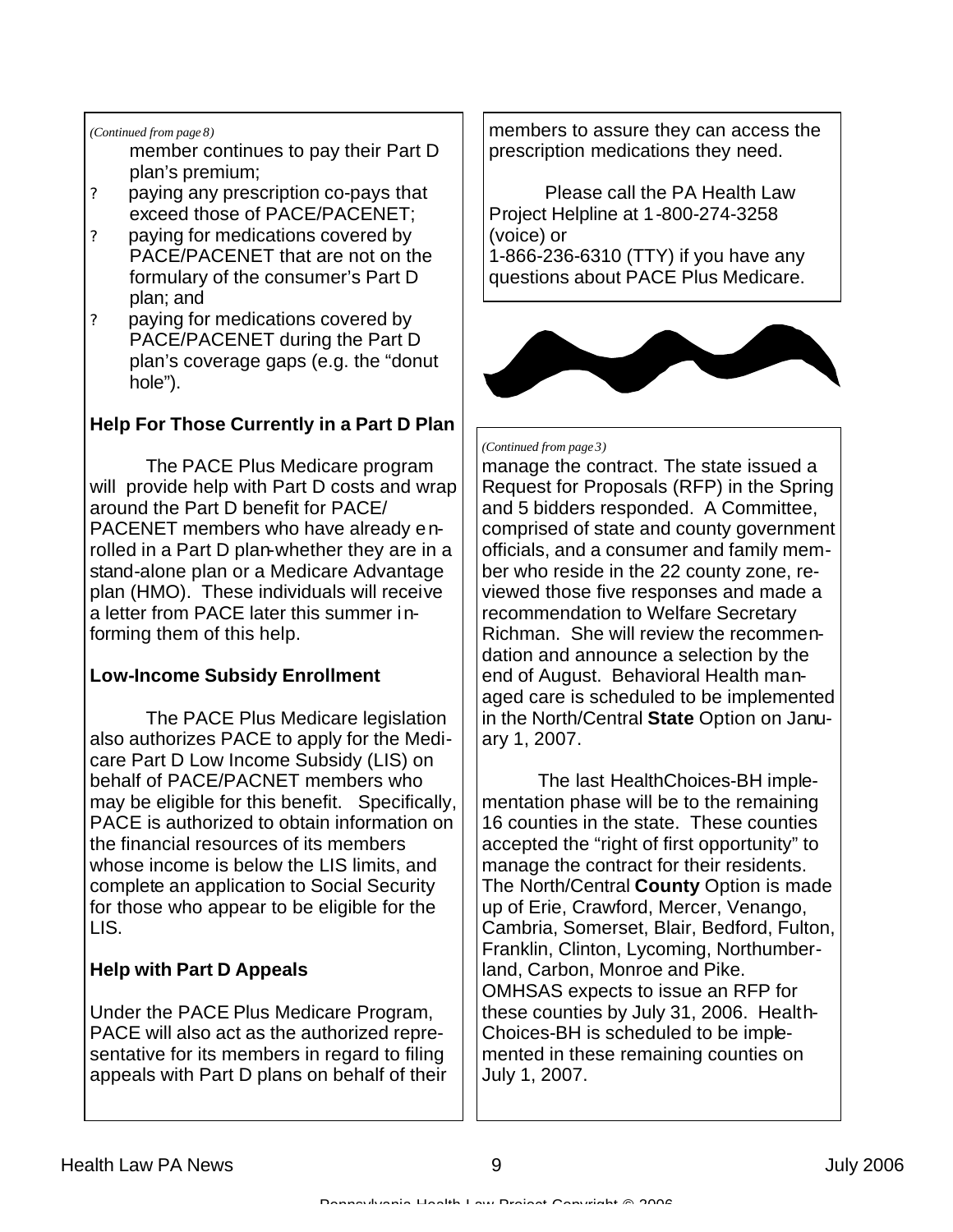#### *(Continued from page 5)*

and a kind of MRI that can look at blood vessels called an MRA. The contractor, not DPW, will approve or deny tests, but denial letters will be issued by DPW. When the contractor denies a service, it must also educate prescribers of the most appropriate radiological study for the particular medical problem. The RFP requires the use of national published standards and requires the contractor to make these standards public.

 DPW plans to select a contractor this summer and implement the program in the fall. When the program is up and running, beneficiaries may find they cannot get a test they want, or that their practitioner ordered. They will need to work with the practitioner to decide if they or the practitioner believes the x-ray is medically necessary, and to utilize the appeals process if necessary.

#### **Selective Contracting: Specialty Pharmacy**

 DPW has shared a draft work plan with the Medical Assistance Advisory Committee , but has not yet issued an RFP for specialty pharmacy contracting. Specialty pharmacy refers to medications that are given at home, or in a doctor's office, that are either injected into skin or muscle or infused through an intravenous line. It does not include insulin. DPW is looking to contract with two providers statewide, in the hope that working with a smaller number of suppliers will improve quality and efficiency.

#### *Impact on Consumers*

 This will affect consumers who regularly need home infusion, such as persons with hemophilia. It will also affect persons receiving chemotherapy, and treatment for hepatitis C. It will not apply to persons needing short-term antibiotic home infusion after discharge from the hospital.

#### **Selective Contracting: Durable Medical**

#### **Equipment**

 DPW has also shared a draft RFP for selective contracting for durable medical equipment (DME). DPW plans to divide the state into five areas, and select at least three providers in each geographic area. DPW's stated goal is to maintain access to the services via contracted fees rather than a fee-for-service model, to enhance prescriber and consumer satisfaction, to improve accountability in the system, and to provide a foundation for future partnership between DPW and the contractor for care management.

 The RFP covers a wide range of equipment, including, but not limited to, ventilators and nebulizers, wheelchairs and assistive devices, wound care supplies, supplies needed for home infusion, and orthotics and prostheses. Few if any contractors statewide offer all these services, and subcontracting would probably be needed. The wide range of equipment and supplies will affect many consumers. DPW scheduled a series of "listening sessions" to get public input on this initiative.

#### *Impact on Consumers*

According to DPW, Selective Contracting will benefit consumers by helping DPW control provider quality and operations. However, there is concern about accessibility and continuity of care for consumers who would be transitioned into the new Selective Contract networks. For many of these services, a strong local component is critical. There are many unanswered questions about how selective contracting will work out. DPW has indicated that it will include protections in the RFPs, to assure continuity and coordination during the transition processes. The Consumer Subcommittee of the MAAC will be commenting on these RFPS.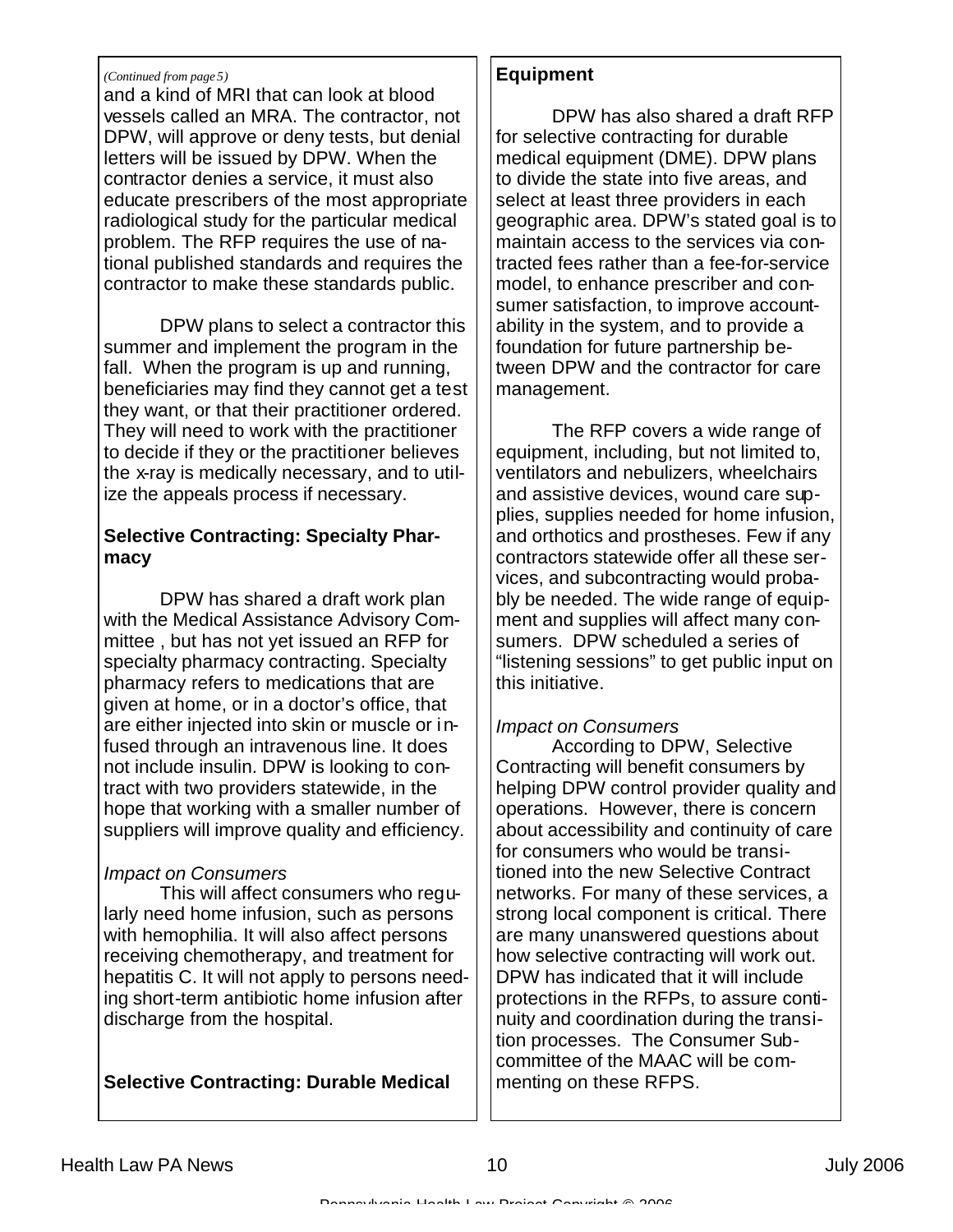#### *(Continued from page 5)*

other ways to shape behavioral health services by serving on a Board of Directors or Advisory Council.

 The guide will be distributed to consumers in drop-in centers in the Southwest 10 counties and trainings will be provided on the information contained in the guide over the next few months. Those in the Southwest who are interested in obtaining copies of the guide can contact Janice Meinert through the PHLP Helpline at 1-800- 274-3258. The guide will also be available in the near future on the PHLP website at www.phlp.org.



#### *(Continued from page 2)*

and can be viewed at http://www.cms. hhs.gov/eRulemaking by clicking on the link "Electronic Comments on CMS Regulations." Persons who are denied Medical Assistance because they cannot provide the necessary documentation should contact their local legal aid

Do you currently get the Health Law PA News through the mail? Would you like to get this newsletter by e-mail? If so, contact Jennifer Nix at jnix@phlp. org to change the way you get the Health Law PA News!

# **UPMC Pulling out of Voluntary HealthChoices Counties**

 UPMC is pulling out of four counties where it operated voluntary MA managed care plans. The four counties are Blair, Cambria, Somerset and Venango. This will affect about 4,400 people in total, though about half are in Venango county. The pullout is scheduled to be effective on October 1, 2006, though DPW has said that if necessary, the date could be extended to November 1, 2006.

 Notices will go out to affected consumers letting them know their options. In counties where there are other voluntary managed care organizations, consumers will be giving the choice of moving into another voluntary HMO or moving into Access Plus. However, in Venango county, where the most consumers would be affected, there are no other managed care plans. In that county, all consumers will be moved into Access Plus/ Fee-for-Service. Nonetheless, affected persons in Venango County need to select a primary care practitioner (PCP).

#### *(Continued from page 2)*

the upcoming year. Legislation to authorize this program expansion is expected in the next few months.

The Fiscal Code bill and budget can be viewed online at: http://www2.legis.state. pa.us/WU01/LI/BI/BT/2005/0/ HB1992P4516.pdf. and http://www.legis. state.pa.us/WU01/LI/BI/BT/2005/0/ HB2499P4513.HTM